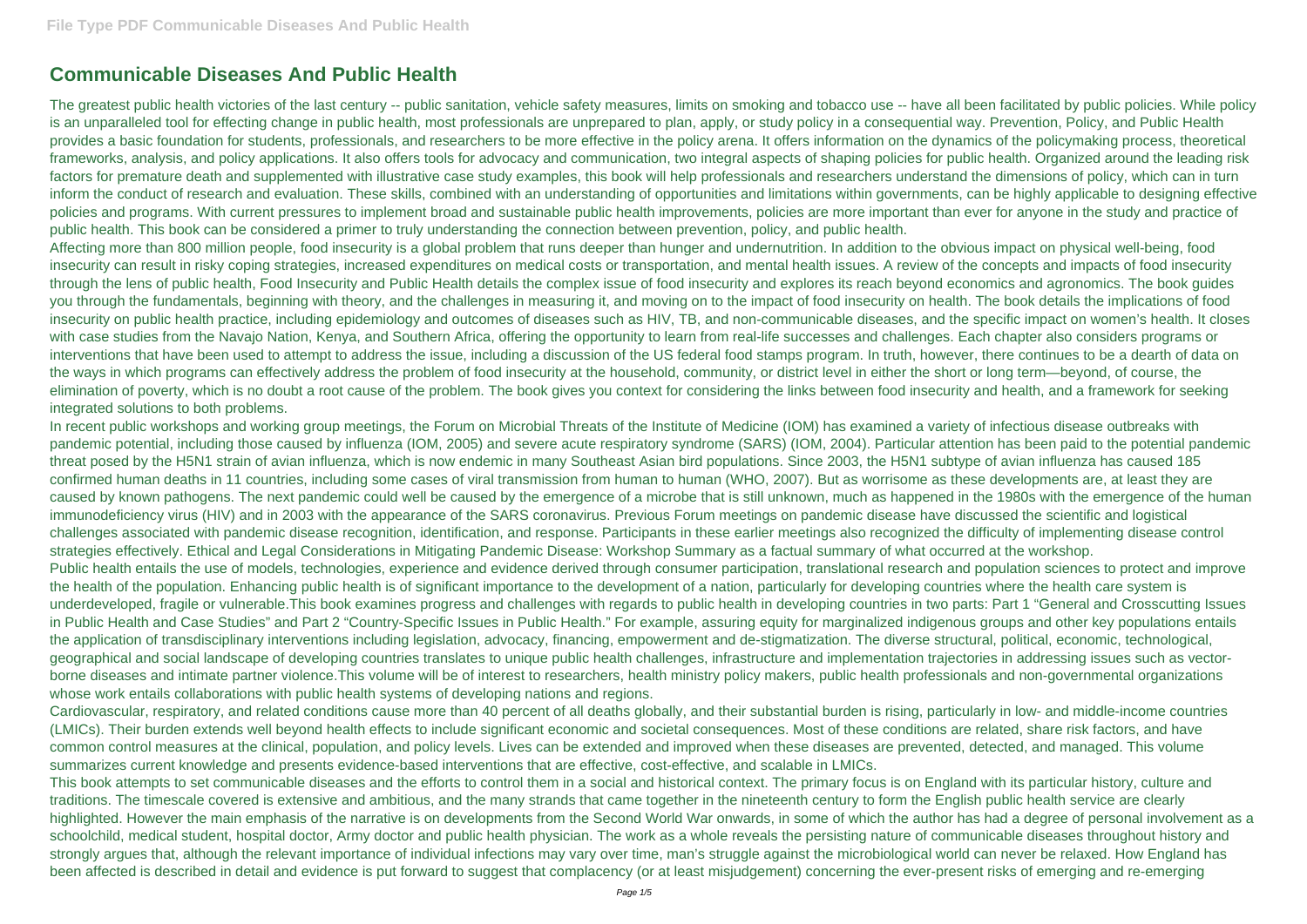## **File Type PDF Communicable Diseases And Public Health**

infections, led unwisely to the dismantling in 1974 of its established arrangements for their control, along with the subsequent need, frequently repeated, to create new structures for this purpose. This book will appeal strongly to all students and practitioners of public health along with those interested in English social history.

The New Public Health has established itself as a solid textbook throughout the world. Translated into 7 languages, this work distinguishes itself from other public health textbooks, which are either highly locally oriented or, if international, lack the specificity of local issues relevant to students' understanding of applied public health in their own setting. This 3e provides a unified approach to public health appropriate for all masters' level students and practitioners—specifically for courses in MPH programs, community health and preventive medicine programs, community health education programs, and community health nursing programs, as well as programs for other medical professionals such as pharmacy, physiotherapy, and other public health courses. Changes in infectious and chronic disease epidemiology including vaccines, health promotion, human resources for health and health technology Lessons from H1N1, pandemic threats, disease eradication, nutritional health Trends of health systems and reforms and consequences of current economic crisis for health Public health law, ethics, scientific d health technology advances and assessment Global Health environment, Millennium Development Goals and international NGOs

Non-communicable diseases (NCDs) are chronic diseases of long duration and generally slow progression, including cardiovascular diseases, cancers, chronic respiratory diseases, and diabetes. Morbidity and mortality due to non-communicable disease has risen tremendously over the years globally. Healthful Eating As Lifestyle (HEAL): Integrative Prevention for Non-Communicable Diseases highlights the importance of HEAL as an intervention for the prevention and cure of NCDs, as well as the prevention and treatment of its risk factors like hypertension, high cholesterol, obesity, smoking, increased alcohol intake, and insufficient physical activity. It provides motivational strategies for users of all ages, gender, and strata for healthful eating, both in developed and developing countries. The book is composed of evidence-based information and illustrations by 32 experts, including renowned researchers from academia, government, and non-governmental organizations in the field of NCDs and nutrition from 11 countries across five continents. Furthermore, the book discusses the dose-response relationship of healthful food with NCDs and its risk factor. It also includes nutritional home remedies for prevention and control of NCDs along with safety concerns and case studies at the end of all chapters for translating theory into practice. This work has been selected by scholars as being culturally important and is part of the knowledge base of civilization as we know it. This work is in the public domain in the United States of America, and possibly other nations. Within the United States, you may freely copy and distribute this work, as no entity (individual or corporate) has a copyright on the body of the work. Scholars believe, and we concur, that this work is important enough to be preserved, reproduced, and made generally available to the public. To ensure a quality reading experience, this work has been proofread and republished using a format that seamlessly blends the original graphical elements with text in an easy-to-read typeface. We appreciate your support of the preservation process, and thank you for being an important part of keeping this knowledge alive and relevant.

This casebook collects 64 case studies each of which raises an important and difficult ethical issue connected with planning, reviewing or conducting health-related research. The book's purpose is to contribute to thoughtful analysis of these issues by researchers and members of research ethics committees (REC's known in some places as ethical review committees or institutional review boards) particularly those involved with studies that are conducted or sponsored internationally. . This collection is envisioned principally as a tool to aid educational programs from short workshops on research.

Health Protection: Principles and practice is a practical guide for practitioners working at all levels in public health and health protection, including those with a non-specialist background. It is the first textbook in health protection to address all three domains within the field (communicable disease control; emergency preparedness, resilience and response (EPRR); and environmental public health) in a comprehensive and integrated manner. Written by leading practitioners in the field, the book is rooted in a practice-led, all-hazards approach, which allows for easy real-world application of the topics discussed. The chapters are arranged in six sections, which begin with an in-depth introduction to the principles of health protection and go on to illuminate the three key elements of the field by providing: case studies and scenarios to describe common and important issues in the practice of health protection; health protection tools, which span epidemiology and statistics, infection control, immunisation, disease surveillance, and audit and service improvement; and evidence about new and emerging health protection issues. It includes more than 100 health protection checklists (SIMCARDs), covering infections from anthrax to yellow fever, non-infectious diseases emergencies and environmental hazards. Written from first-hand experience of managing communicable diseases these provide practical, stand-alone quick reference guides for in-practice use. Both the topical content of Health Protection: Principles and practice, and the clearly described health protection principles the book provides, makes it a highly relevant resource for wider public health and health protection professionals in this continually evolving field. The book is intended to provide a ready source of information on how to recognize a specific disease and how to manage patients so that they do not become sources for new cases and to provide guidance for their treatment to preserve lives. Author's abstract.

Completely updated and revised, and now published in its 6th edition, this book includes 20 chapters providing an essential overview of infectious diseases for almost 25 years. A comprehensive yet synoptic account of infectious diseases, it covers theory, epidemiology and control, then systematically groups diseases by their main means of transmission. There are special chapters on infections in pregnancy and the concern of new and emerging diseases, and an annex lists all 353 diseases in an easy reference table. This edition includes updates to all chapters and a new section on melioidosis. It provides information concisely so it can be found at a glance, includes numerous clear diagrams, bullet points and tables for rapid review and learning, and contains a new full-colour internal design and online lecture slides to facilitate teaching. This book is an essential resource for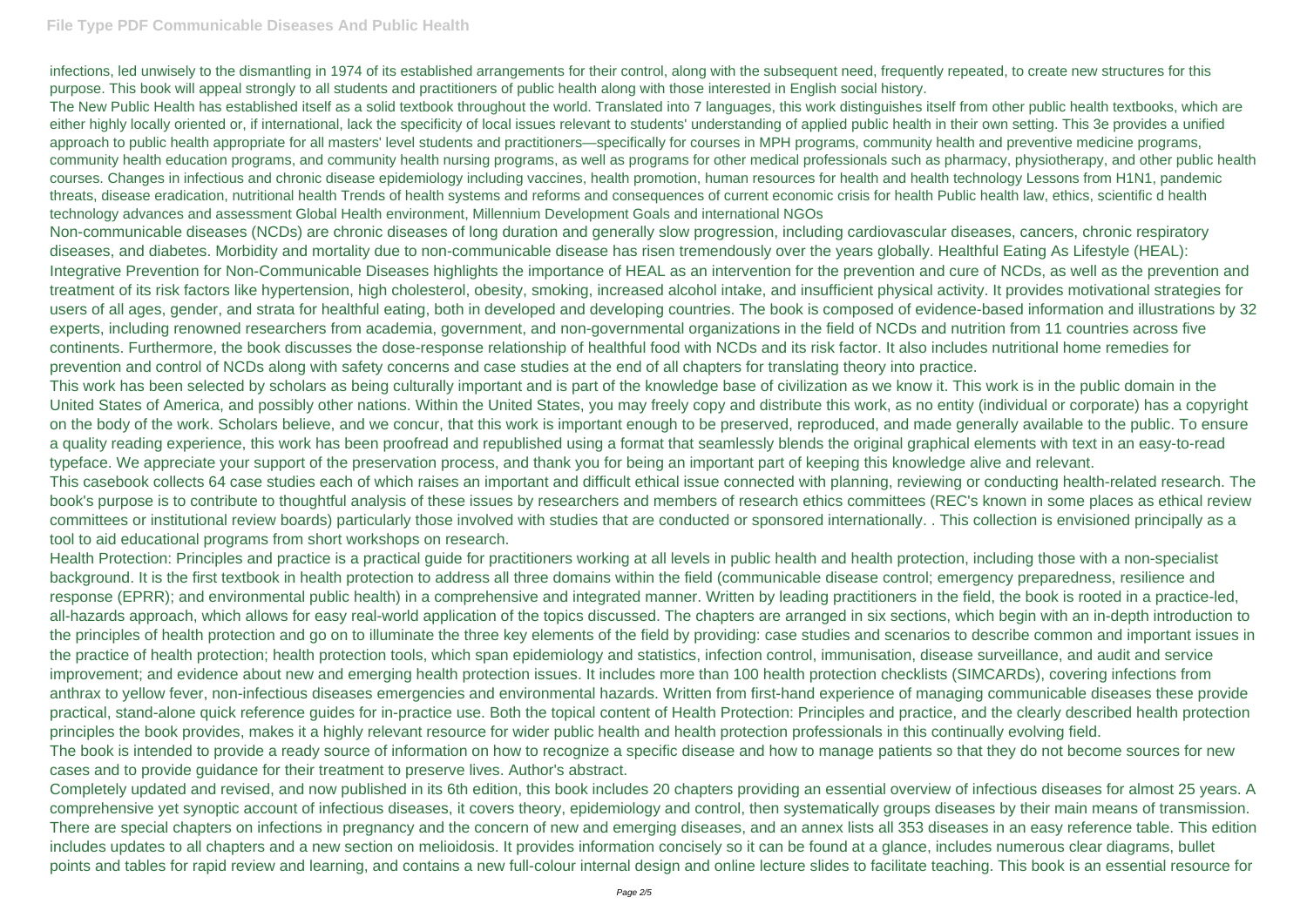### **File Type PDF Communicable Diseases And Public Health**

physicians, medical students and all those in public health, and for healthcare workers needing a comprehensive yet concise practical text. The Law of Emergencies: Public Health and Disaster Management, Second Edition, introduces the American legal system as it interacts with disaster management, public health and civil unrest issues. Nan Hunter shows how the law in this area plays out in the context of real life emergencies where individuals often have to make split-second decisions. This book covers the major legal principles underlying emergency policy and operations and analyzes legal authority at the federal, state and local levels, placing the issues in historical context but concentrating on contemporary questions. The book includes primary texts, reader-friendly expository explanation and sample discussion questions in each chapter, as well as scenarios for each of the three major areas to put the concepts in to action. Prior knowledge of the law is not necessary in order to use and understand this book, and it satisfies the need of professionals in a wide array of fields related to emergency management to understand both what the law requires and how to analyze issues for which there is no clear legal answer. The book features materials on such critical issues as how to judge the extent of Constitutional authority for government to intervene in the lives and property of American citizens. At the same time, it also captures bread-and-butter issues such as responder liability and disaster relief methods. No other book brings these components together in a logically organized, step by step fashion. Updated with expanded coverage and several new chapters Re-organized to improve topic focus, with sections covering The President, Congress, and the Courts; Governance on the Ground; The Rights of Individuals; Disaster Management and Reconstruction; Health Emergencies; Preserving the Social Fabric; and Liability Includes a new disaster scenario (a dirty bomb explosion in Washington, DC) to illustrate the application of key concepts Features two new appendices that provide key excerpts from the U.S. Constitution and the Stafford Act Includes a new glossary of legal and legislative terms This manual considers communicable diseases globally. While it is a publication of the American Public Health Association, the presentation aims to be international. Toward this end, the numbers assigned for each disease by the World Health Association International Classification of Disease, 9th Revision (ICD-9) in the US Clinical Modification and the diseases titles have been used The Forum on Emerging Infections was created in 1996 in response to a request from the Centers for Disease Control and Prevention and the National Institutes of Health. The goal of the forum is to provide structured opportunities for representatives from academia, industry, professional and interest groups, and government to examine and discuss scientific and policy issues that relate to research, prevention, detection, and management of emerging infectious diseases. A critical part of this mission has been the convening of a series of workshops. Public Health Systems and Emerging Infections summarizes the fourth in a series of five workshops. With a focus on our knowledge and understanding of the role of private and public health sectors in emerging infectious disease surveillance and response, the participants explored the effects of privatization of public health laboratories and the modernization of public health care. The issues discussed included epidemiological investigation, surveillance, communication, coordination, resource allocations, and economic support.

Concise and practical handbook for all those who have responsibility for the identification and control of infectious disease Why Buy this Book?: Clear and concise - combining science, attention to detail and a practical approach Covers basic principles of communicable disease control and health protection, major syndromes, control of individual infections, main services and activities, organizational arragements for all EU countries and sources of further information All chapters updated inline with recent changes in epidemiology, new guidelines for control and adminstrative changes New or expanded chapters on immunization queries, smallpox, SARS, West Nile virus, delibrate release / bioterrorism and on-call response "This comprehensive and practical handbook will provide a very accessible source of detailed information for everyone in the field of communicable disease control." Sir Liam Donaldson, Chief Medical Officer (from the foreword) "This handbook will be a valuable resource for all those who are interested in control of communicable disease, including public-health physicians, epidemiologists, infection control nurses, microbiologists and those training to work in these related fields." The Lancet Infectious Diseases "This book fulfils all the needs of a practical handbook, being easy to use and packed with practical information." Epidemiology and Infection "This would be the first book to reach for in any number of day-to-day or crisis situations in communicable disease control." British Journal of Infection Control "If you undertake on-call public health duties, just buy the book." Journal of Public Health Medicine

A comprehensive text book by Wolters Kluwer Lippincott covering all key features that are very helpful for the medical students.

a global view of HIV infection 30 million adults living with HIV/AIDS as of end 1997

This book is open access under a CC BY-NC-ND 4.0 license. This open access book is the first compilation that reviews a wide range of social determinants of health (SDHs) for non-communicable diseases (NCDs) and healthy ageing in Japan. With the highest life expectancy and the largest elderly population in the world, Japan has witnessed health inequality by region and social class becoming more prevalent since the 2000s. The first half of this volume describes in detail major NCDs, such as cancers, heart and kidney diseases, diabetes, stroke, and metabolic syndrome. The second half, on the other hand, explores various SDHs relating to healthy ageing. All chapters review and focus on SDHs, particularly health inequality associated with socio-economic status and social capital, which are widely addressed in the field of social epidemiology. The book makes the argument that "Health for All" advocated by the WHO should be implemented based on social justice and benefits for the greater society. Public health researchers and policymakers, both in Japan and other nations, will gain scientific evidence from this book to prepare for the coming era as ageing becomes a global issue. The essential guide to controlling and managing today's communicable diseases The fourth edition of Communicable Disease Control and Health Protection Handbook offers public health workers of all kinds an authoritative and up-to-date guide to current protocols surrounding the identification and control of infectious diseases. With its concise, accessible design, the book is a practical tool that can be relied upon to explain topics ranging from the basic principles of communicable disease control to recent changes and innovations in health protection practice. Major syndromes and individual infections are insightfully addressed, while the authors also outline the WHO's international health regulations and the organizational arrangements in place in all EU nations. New to the fourth edition are chapters on Ebola, the Zika virus, and other emerging pandemics. In addition, new writing on healthcare-associated infection, migrant and refugee health, and the importance of preparedness make this an essential and relevant text for all those in the field. This vital resource: Reflects recent developments in the science and administration of health protection practice Covers topics such as major syndromes, control of individual infections, main services and activities, arrangements for all European countries, and much more Includes new chapters on the Zika virus, Schistosomiasis, Coronavirus including MERS + SARS, and Ebola Follows a format designed for ease of use and everyday consultation Created to provide public and environmental health practitioners, physicians, epidemiologists, infection control nurses, microbiologists and trainees with a straightforward – yet informative – resource, Communicable Disease Control and Health Protection Handbook is a practical companion for all those working the field today. The Oxford Handbook of Public Health EthicsOxford University Press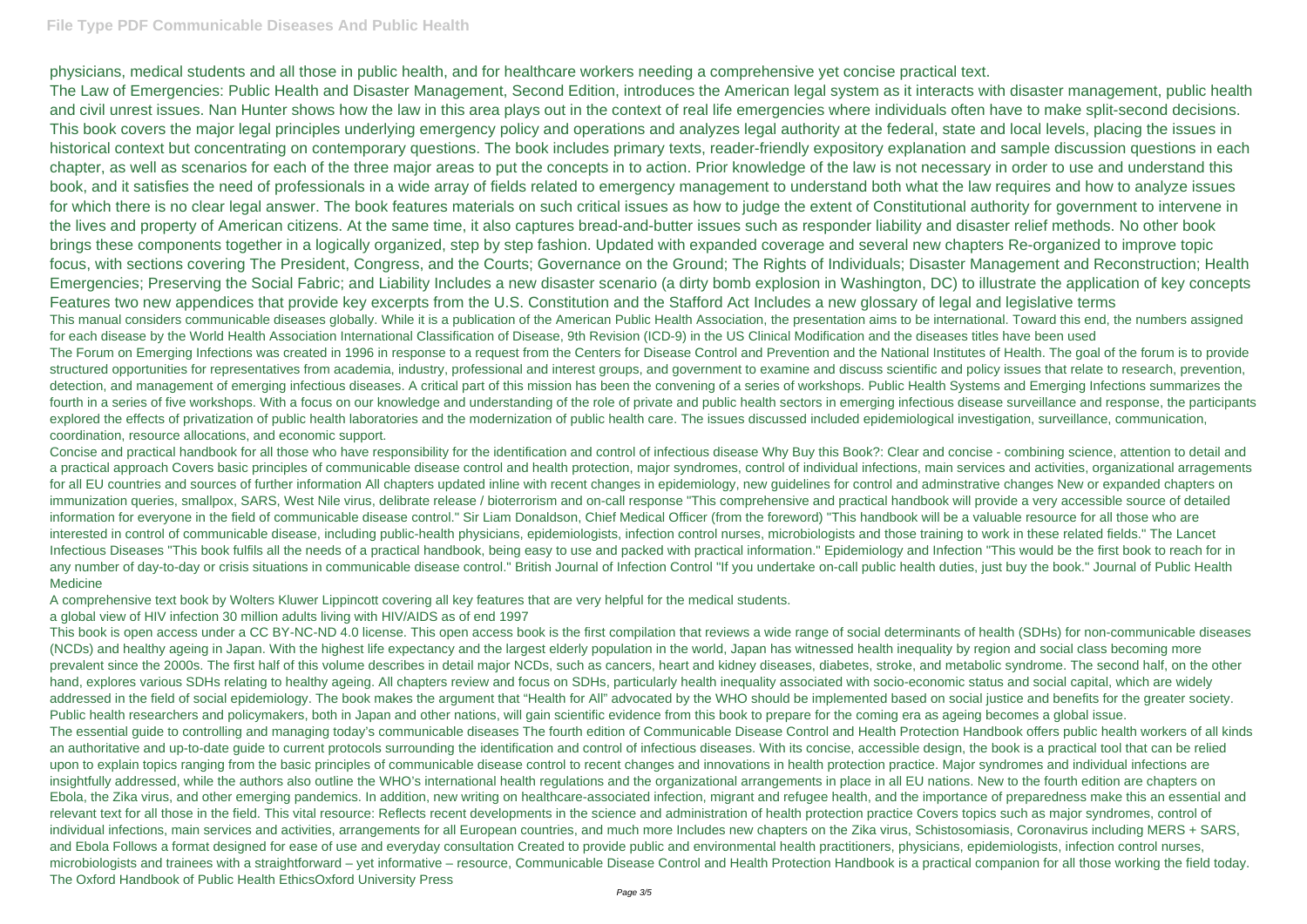### **File Type PDF Communicable Diseases And Public Health**

This volume enables the public health practitioner to understand the principles of communicable disease control, and how to follow these up in practice. The author highlights the practical measures for disease prevention and control in diseases such as HIV, TB, hepatitis and other STIs.

"The Nation has lost sight of its public health goals and has allowed the system of public health to fall into 'disarray'," from The Future of Public Health. This startling book contains proposals for ensuring that public health service programs are efficient and effective enough to deal not only with the topics of today, but also with those of tomorrow. In addition, the authors make recommendations for core functions in public health assessment, policy development, and service assurances, and identify the level of government-federal, state, and local--at which these functions would best be handled. The rise of globalized business has created a world village wherein ideas and industry transcend national boundaries. Unfortunately, the resulting increase in travel has accelerated the transmission of diseases, generating a surge in worldwide epidemics and increasing the necessity of innovative strategies for prevention, containment, and communication related to global health issues. Transforming Public Health in Developing Nations showcases the latest developments, trends, and challenges within the field of international public health. Featuring empirical studies, case studies, reviews, and discussion notes, this authoritative text highlights diverse, important global health issues, making it an essential resource for professionals, researchers, and academics seeking insight on the latest developments in contemporary healthcare. This reference work highlights a broad scope of current issues including global epidemics, worldwide health systems, mental health issues in developing nations, barriers to healthcare, sanitation and infection, cultural diversity in healthcare administration, cultural perceptions of reproductive health issues, international health costs and budgets, and health information technology. Public health practice subsumes epidemiology, medicine, law, biostatistics, microbiology, environmental studies and many other disciplines, all in the context of governmental practices and politics. Continually changing health threats, technologies, science, and demographics require public health professionals to have an understanding of law sufficient to address complex new problems. Law in Public Health is designed to meet the need of public health practitioners, lawyers, health-care providers, law and public health educators and students. The book is written jointly by experts in law and in public health. The first eleven chapters give a thorough review of the legal basis and authorities for core elements of public health practice. The remaining nine chapters focus on high-priority as well as emerging areas of law and public health, including genomics, communicable diseases, public health emergencies, reproductive health, tobacco prevention, and environmental, injury, and occupational issues. Non-communicable diseases (NCDs) are the leading cause of death worldwide, contributing to over 73% of all deaths annually. Each day NCDs cause more than 100,000 deaths, 80% of which occur in lowand middle-income countries. NCDs, however, are largely preventable, and a great deal of technical knowledge exists about how to prevent and manage them. Why, then, have we, as a global community, not been more successful at reducing this NCD burden? Does a universal problem not have a universal solution? Created by an international consortium of experts, this informative and accessible book provides practical guidelines, key learning points, and dynamic, real-world case studies to aid NCD program managers, policy officers and decision-makers in low- and middle-income countries, so that they can assess interventions for the prevention and control of NCDs. The book was commissioned by the Prince Mahidol Award Conference (PMAC), an annual international conference centred on policy of global significance related to public health. Non-Communicable Disease Prevention: Best Buys, Wasted Buys and Contestable Buys emphasises the importance of context in NCD control and prevention, arguing that the success of an intervention lies in an ability to respond to local needs and environments. The book comprises ten chapters, which collectively explore the reasons behind, and strategies for, preventing and managing the NCD burden. It spans key themes such as political economy, the transferability of economic evidence, the role of cross-sectoral policies, the importance of deliberative processes, and health technology assessment. This book is written for the benefit of the global health community, and is primarily targeted at those individuals who are involved in NCD programs. This book will also be of interest to NCD champions, policy advocates, and educators spearheading the movement for increased visiblity of NCDs.

This unique book covers many major disease surveillance systems, drawing on the experiences of leading experts from around the world. Beginning with an overview of the newly revised International Health Regulations from the World Health Organization, the book progresses to explore surveillance systems currently in practice. Examples included are as far ranging as surveillance for antimicrobial-resistant foodborne pathogens, vaccine adverse events, influenza and HIV/AIDS, to communicable disease surveillance during complex emergencies in Iraq and Sudan. Infectious Disease Surveillance also covers the use of modern technologies to track infectious diseases, including molecular epidemiologic techniques and electronic means for data collection and distribution. Other chapters discuss evaluation of surveillance methods, ethical considerations and legal issues. The book concludes with a review of historical lessons learned from the application of surveillance in disease control—for smallpox in the 1970s and for severe acute respiratory syndrome (SARS) in 2003. A comprehensive resource to improve the tracking of infectious diseases Offers perspectives on best practices through examples of a wide variety of surveillance systems from around the globe Acts as a starting point for design of new surveillance systems Serves as an easy reference for key information Designed for frontline public health practitioners engaged in communicable disease control, epidemiologists, clinical microbiologists, and students of public health and epidemiology, this book portrays both the conceptual framework and the practical aspects of infectious disease surveillance.

Emerging infectious diseases may be defined as diseases being caused by pathogens only recently recognized to exist. This group of diseases is important globally, and the experience of the last 30 years suggests that new emerging diseases are likely to bedevil us. As the global climate changes, so changes the environment, which can support not only the pathogens, but also their vectors of transmission. This expands the exposure and effects of infectious disease and, therefore, the importance of widespread understanding of the relationship between public health and infectious disease. This work brings together chapters that explain reasons for the emergence of these infectious diseases. These include the ecological context of human interactions with other humans, with animals that may host human pathogens, and with a changing agricultural and industrial environment, increasing resistance to antimicrobials, the ubiquity of global travel, and international commerce. \* Features the latest discoveries related to influenza with a newly published article by Davidson Hamer and Jean van Seventer \* Provides a listing of rare diseases that have become resurgent or spread their geographic distribution and are re-emergent \* Highlights dengue and malaria, as well as agents such as West Nile and other arboviruses that have spread to new continents causing widespread concerns \* Includes discussions of climate influencing the spread of infectious disease and political and societal aspects Fully revised and updated for the third edition, the Oxford Handbook of Public Health Practice remains the first resort for all those working in this broad field. Structured to assist with practical tasks, translating evidence into policy, and providing concise summaries and real-world issues from across the globe, this literally provides a world of experience at your fingertips. Easy-touse, concise and practical, it is structured into seven parts that focus on the vital areas of assessment, data and information, direct action, policy, health-care systems, personal effectiveness and organisational development. Reflecting recent advances, the most promising developments in practical public health are presented, as well as maintaining essential summaries of core disciplines. This handbook is designed to assist students and practitioners around the world, for improved management of disasters, epidemics, health behaviour, acute and chronic disease prevention, community and government action, environmental health, vulnerable populations, and more.